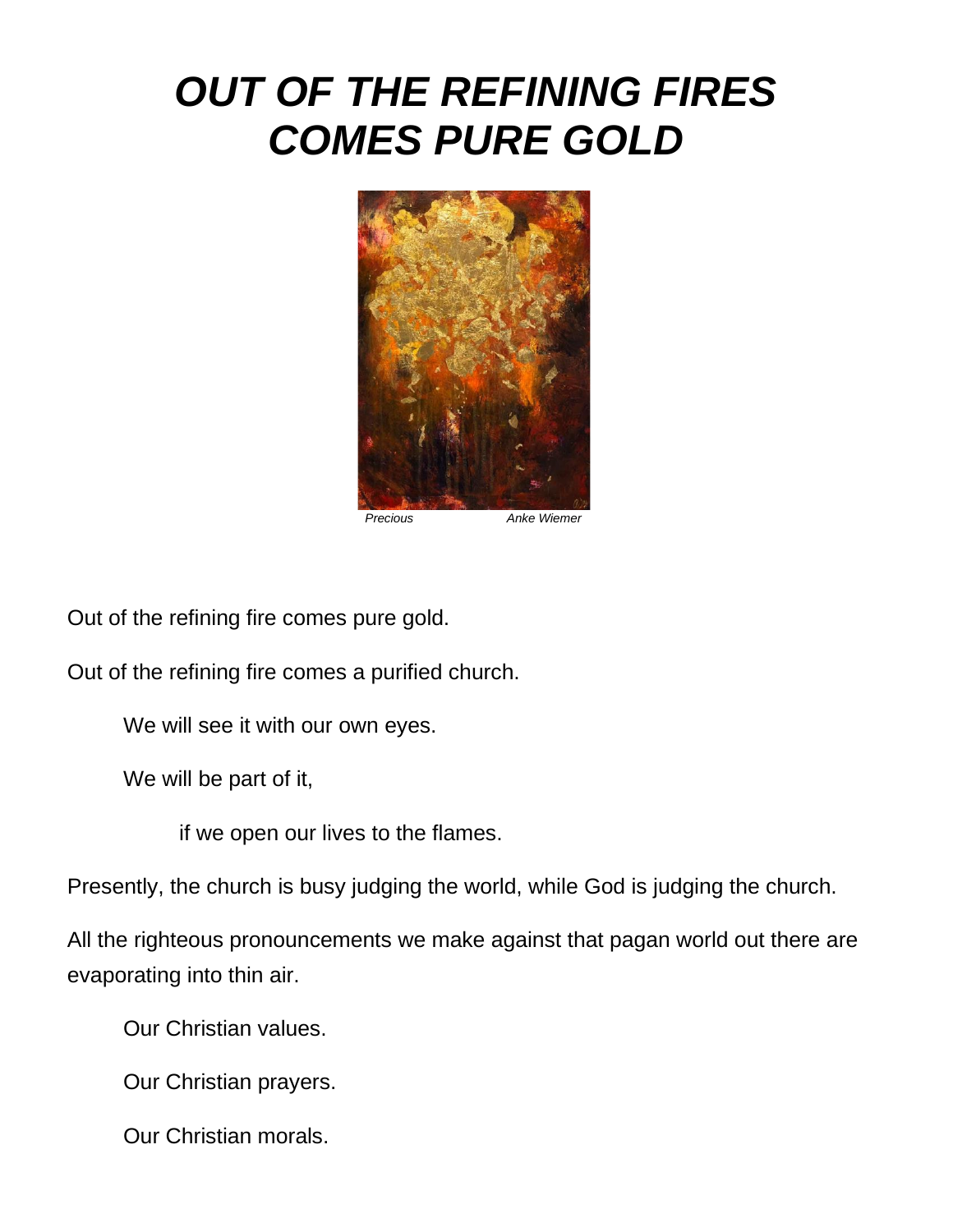The world is not impressed.

They shake their heads and sigh.

They call us hypocrites.

Has the gospel lost its power?

No, the gospel has not lost its power.

We have lost the authority of heaven, because heaven is less pleased with us than it is with that world out there.

The church is under judgment.

We are under the judgment of God.

*"`I know your works; you have the name of being alive, and you are dead.*

*Awake, and strengthen what remains and is on the point of death, for I have not found your works perfect in the sight of my God.*

*Remember then what you received and heard; keep that, and repent. If you will not awake, I will come like a thief, and you will not know at what hour I will come upon you."*

## *Revelation 3*

God, in his mercy, is refining us.

When we emerge from the refining flames, focused again on "the one thing needful", the authority of heaven will return to us.

The world will once again see Jesus in us.

It will again hear the Shepherd's voice.

Many will be drawn from darkness to light and from the power of Satan to God.